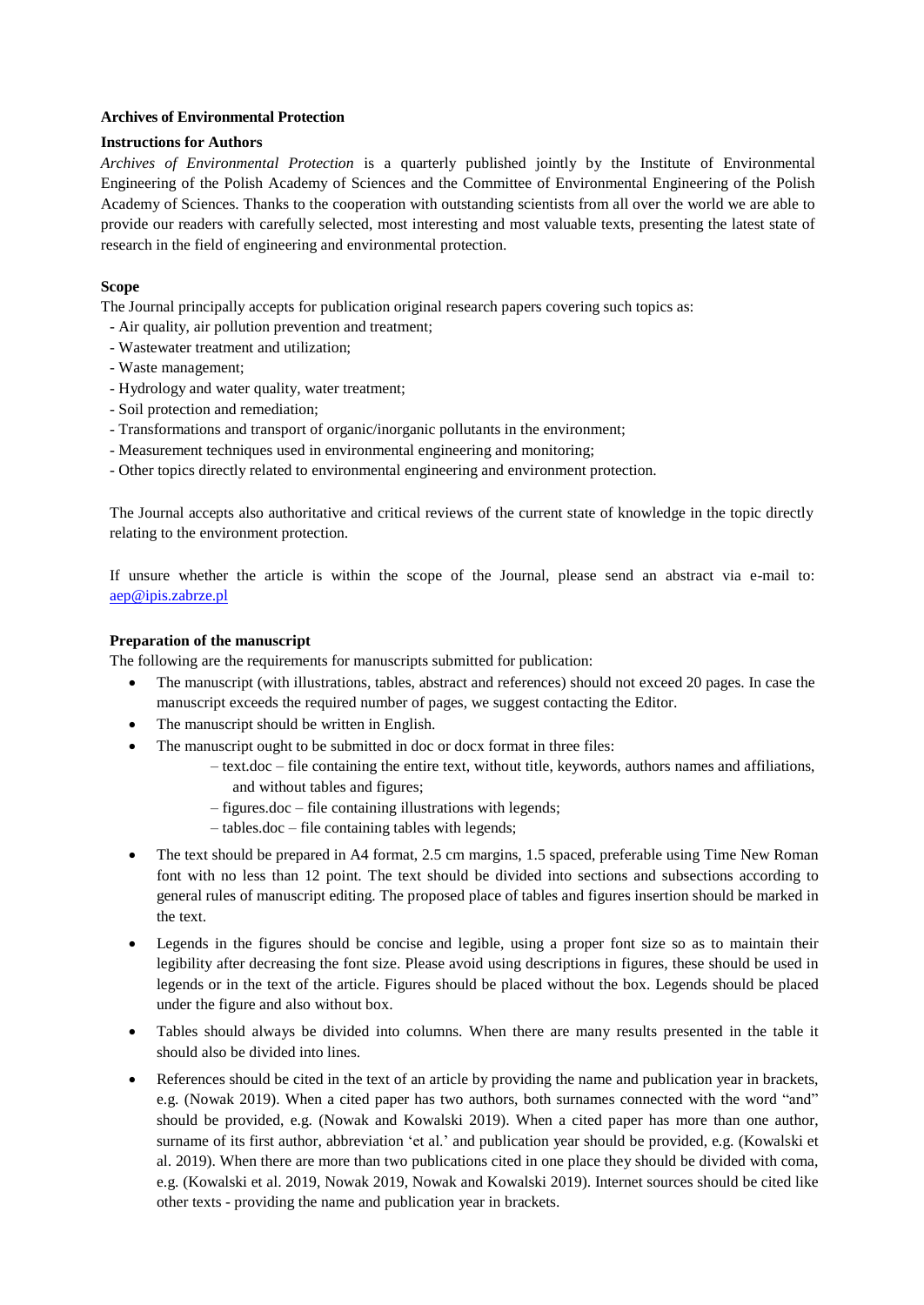References should be listed at the end of the article ordered alphabetically by surname of the first author. References should be made according to the following rules:

## **1. Journal:**

Surnames and initials. (publication year). Title of the article, *Journal Name*, volume, number, pages, DOI. For example:

Nowak, S.W., Smith, A.J. & Taylor, K.T. (2019). Title of the article, *Archives of Environmental Protection*, 10, 2, pp. 93–98, DOI: 10.24425/aep.2019.126330.

### **2. Book:**

Surnames and initials. (publication year). *Title*, Publisher, Place and publishing year. For example:

Kraszewski, J. & Kinecki, K. (2019). *Title of book*, Work & Sudies, Zabrze 2019.

### **3. Edited book:**

Surnames and initials of text authors. (publishing year). Title of cited chapter, in: *Title of the book*, Surnames and initials of editor(s). (Ed.)/(Eds.). Publisher, Place, pages. For example:

Reynor, J. & Taylor, K.T. (2019). Title of chapter, in: *Title of the cited book*, Kaźmierski, I. & Jasiński, C. (Eds.). Work & Studies, Zabrze, pp. 145–189.

### **4. Internet sources:**

Surnames and initials or the name of the institution which published the text. (publication year). Title, (website address (accessed on)).

For example:

Kowalski, M. (2018). Titl[e, \(http://www.krakow.pios.gov.pl/publikacje/2009/](http://www.krakow.pios.gov.pl/publikacje/2009/) (03.12.2018)).

### **5. Patents:**

Orszulik, E. (2009). Palenisko fluidalne, Patent polski: nr PL20070383311 20070910 z 16 marca 2009. Smith, I.M. (1988). U.S. Patent No. 123,445. Washington, D.C.: U.S. Patent and Trademark Office.

### **6. Materials published in language other than English:**

Titles of cited materials should be translated into English. Information of the language the materials were published in should be provided at the end.

For example:

Nowak, S.W. & Taylor, K.T. (2019). Title of article, *Journal Name*, 10, 2, pp. 93–98, DOI: 10.24425/aep.2019.126330. (in Polish)

Not more than 30 references should be cited in the original research paper.

### **Submission of the manuscript**

By submitting the manuscript Author(s) warrant(s) that the article has not been previously published and is not under consideration by another journal. Authors claim responsibility and liability for the submitted article. The manuscripts should be submitted on-line using the Editorial System available at [http://www.editorialsystem.com/aep.](http://www.editorialsystem.com/aep) Authors are asked to propose at least 4 potential reviewers, including 2 from Poland, together with their e-mail addresses. The journal does not have article processing charges (APCs) nor article submission charges.